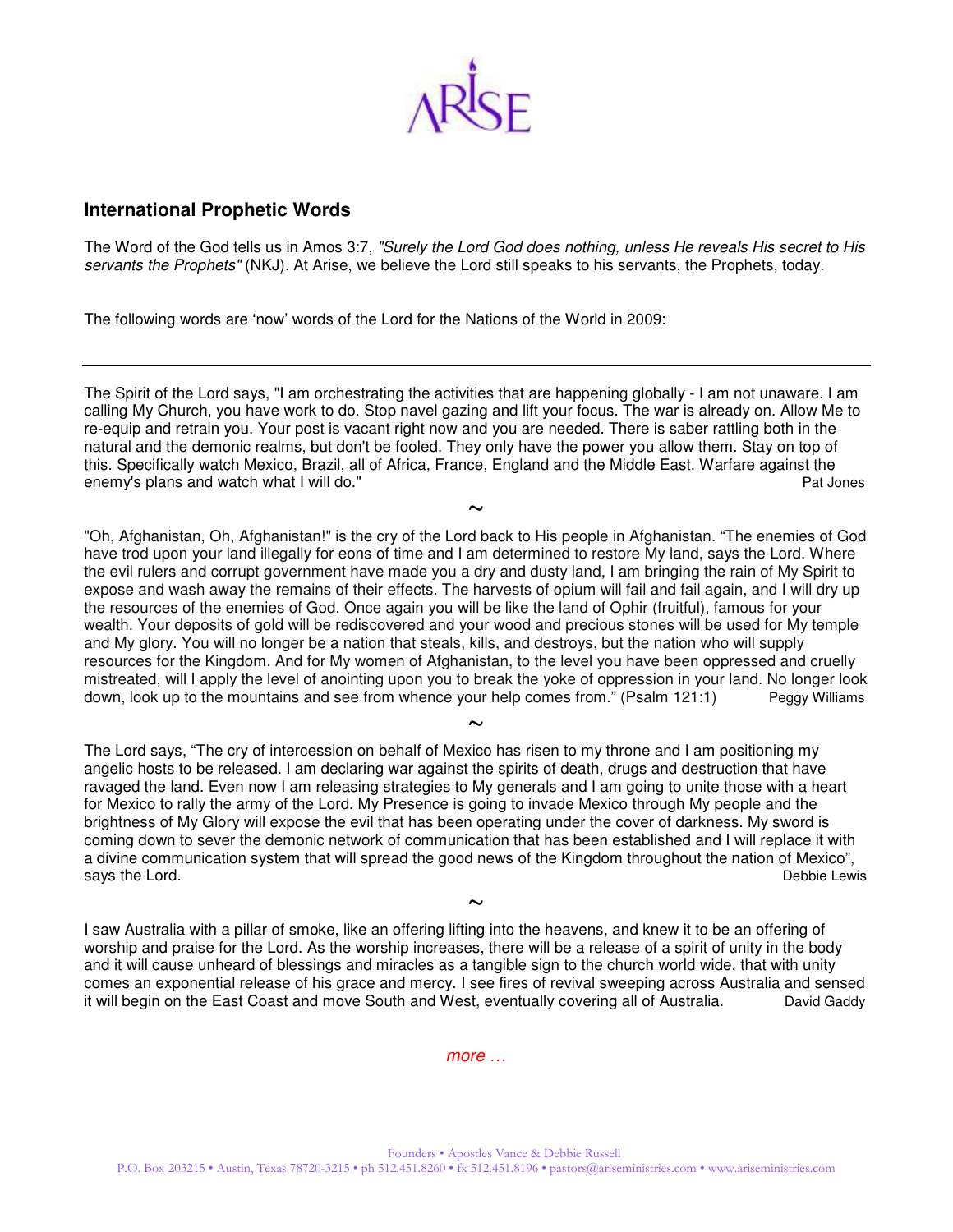

# **International Prophetic Words (cont.)**

The Lord is breaking my heart for Great Britain. Where it was once said of this great country, "The sun never sets on the colonies of England", she has let down her watch and has been invaded from within. The principals upon which the nation was founded no longer seem to matter, as fear and passivity have become the rule. Even the alliance between the United States and England is in jeopardy, as English leaders have shied away from taking a stand for justice or righteousness.

The Lord says, "It is only by intense prayer and fasting that England will survive. Without returning to the spiritual foundation that was laid many centuries ago, England shall perish. The battle lines have formed, and unless her citizens pray fervently for salvation to be the rule rather than the exception, England will become a nation dominated by those of Islam faith. The Christian nations around the world must intercede for England during her period of disobedience. If not for some of the apostles and prophets who have been warring over England for many years, the nation would have already been lost. The time has come for a true leader to rise up and lead England through the latest "darkest hour." The same states when the state of the Pat Williams Pat Williams

 $\sim$ For Israel ~ The Spirit of the Lord says, "I am strengthening my beloved land and people. Spirits of sabotage and deceit, working from within Israel's ranks, both in the military and in spiritual leaders, are coming down. I am uncovering spies who have been sent to infiltrate and relay strategy to your adversaries. Where the enemy has lain in wait to capture strategic secrets, and sown deceit and error without being discovered, now I am raising up the people I have positioned at all levels, to catch the enemy unaware, and foil his attempts to destroy from within. I am giving my people an anointing for keen, quick sensitivity to recognize mistakes of the enemy, expose his intent, and stand boldly to eradicate the intended sabotage. I am calling my remnant to action. Many will come forward with information and power under a great covering of my Divine favor. Further, as the American and Israeli troops participate together in scheduled military exercises, I will cause high level officials in both countries to form new alliances that will further solidify the relationship between them. As those alliances strengthen, my Body in Israel will rise to new levels, spies in the military will continue to be exposed, and their attempts to leak information will be nullified." The nullified of the state of the state of the state of the state of the state of the state of the state of the state of the state of the state of the state of the state of the state of the

"Jakarta, Jakarta [Indonesia], I'm beckoning you to come unto Me, pursuing you day and night wooing you by My Spirit, inviting you to come under My protection and experience the provision I have for you. My heart longs for you to abandon the high places in your heart and I will bring about the change you have desperately cried out for. This change will shift the atmospheric and climate pressure; strengthen your infrastructure, preventing future perils from occurring on your soil. I am raising up my remnant that has worshiped me quietly and am placing a bullhorn in the mouths of the prophets and evangelists, as the intercessors have prayed without ceasing for such a time as this. You have entered into a new season, one of restoration and rebuilding. As you rebuild from the devastation, allow my blueprint to be carved in your heart and it will manifest in your physical structure with My seal of approval and it will stand", says the Spirit of God. Marilyn Jackson Marilyn Jackson

~

The Spirit of the Lord says, "Canada, the spirits of secularism and humanism are thick and dark. It is time to tune your ear to Me. You have sought answers for your questions everywhere else but at My feet and in My Word. I am your answer. My Word has the truths within it that you have longed for. My Spirit will sweep through this land when you lay down your own needs and desires and recognize your need of Me. I love you and desire that you be a "sheep nation." Hear and attend to this Shepherd's voice." Shephered a state of the state of the Gaddy

 $\sim$ 

#### more …